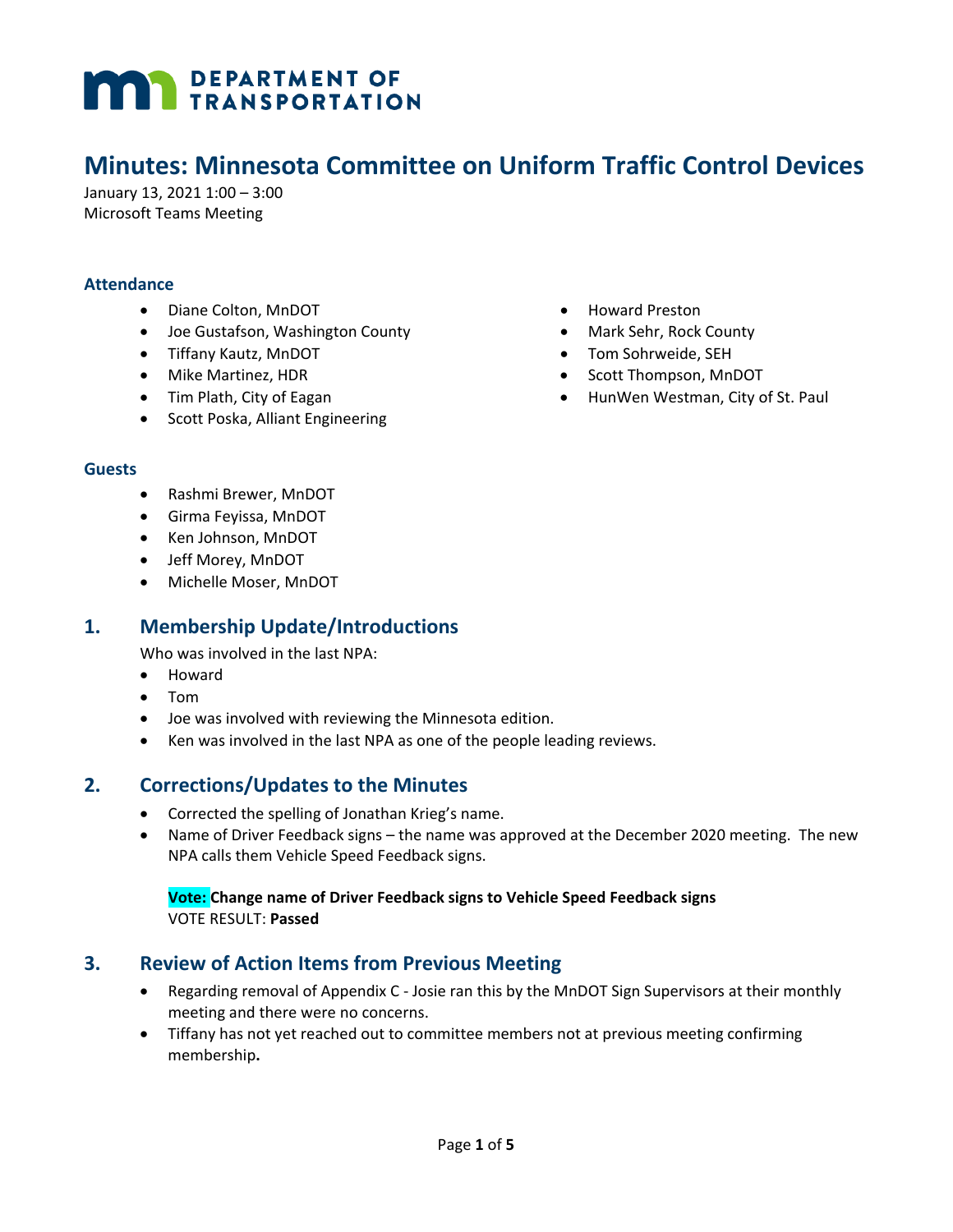# **4. MN MUTCD Revision Update/Timeline, Revision 9 – Diane Colton**

Nothing new

## **5. Request for Experimentation Update – Tiffany Kautz**

No new requests

# **6. MCUTCD role in NPA review – Tiffany Kautz**

FHWA went through the changes with the National committee. Tiffany has notes from the presentation and will share them with the committee. The notes are not complete and do not include all items presented.

**Action Item**: Tiffany will send notes to the committee.

FHWA working on webinars regarding changes in the NPA – no word on when.

**Action Item:** Tiffany will let everyone know when dates are available.

#### MnDOT's current NPA review process:

Tiffany showed list of MnDOT key experts for different parts of the MUTCD NPA proposal. Each person is reviewing and creating groups within MnDOT to review the separate parts. Tiffany is collecting comments by 2/26/2020. The first week in March MnDOT will have a resolution meeting to make decisions on comments leaving one week before close of the docket. MnDOT is encouraging other entities (Cities, Counties, etc.) to submit their own comments to the docket.

The MCUTCD committee will review the new MUCTD line by line after its been published in order to create the Minnesota version.

#### **A. Extension Request for NPA review period**

The NPA has a 90-day review period. In the past there has been a 180-day review period. Does the group want to support an extension to the time?

Discussion:

- Other organizations have requested extensions (ITE, NCUTCD, others).
- It's reasonable to ask for 90 days given the number of changes.
- This is our opportunity to influence the National MUTCD, which is the backbone of the MN MUTCD.

#### **Vote: Request MnDOT send a letter requesting a 90-day extension.** VOTE RESULT: **Passed**

**Action Item:** Tiffany will work on a letter from MnDOT requesting an extension.

**Completed:** The letter requesting an extension of time has been sent by Brian Sorenson, Minnesota State Traffic Engineer. A copy of the letter can be found [here.](http://www.dot.state.mn.us/trafficeng/publ/mutcd/mnmutcd2020/letter-to-fhwa-for-docket-extension-mndot.pdf)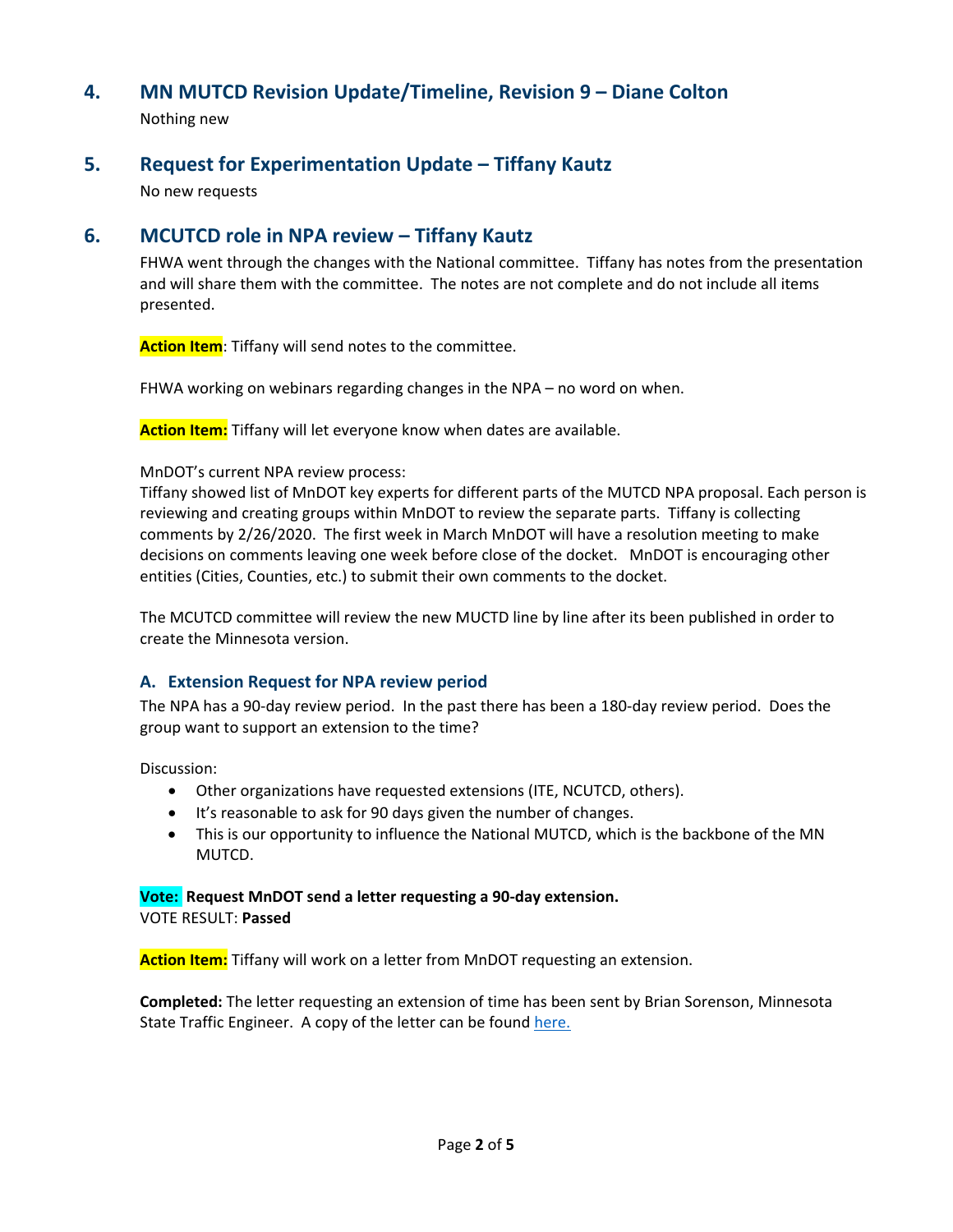#### **B. Review and comment items for the NPA?**

There doesn't seem to be enough time to review the entire NPA. In the last MN MUTCD there were approximately 10 Guidance statements that MnDOT asked for leniency on. Should we review these for the NPA?

They included:

- 1. MnDOT deleted "ampersands"
- 2. Overhead lane control signs
- 3. Ramp meter advanced warning sings
- 4. Striping cycle
- 5. Crosswalk Blocks wider than
- 6. Lane reduction arrows
- 7. Delineator placement and spacing
- 8. Single flagger location
- 9. Height of portable work zone signs
- 10. Distance between advanced warning signs

#### **Vote: Add comments on the 10 more lenient Guidance statements to the NPA.** VOTE RESULT: **Passed**

**Action Item:** Tiffany will provide more information on what those are.

#### **C. Other items the committee would like to comment on.**

#### **1. County Signs**

We are not in conformance with FHWA and MN MUTCD on county signs.

Discussion:

Minnesota has a square white and black sign – the feds and Minnesota have the blue pentagon.

Different counties have different systems/approaches. Counties would like to see white/black signs remain.

Not an MnDOT issue - should MnDOT be commenting on this or should some other group? Do we as a group want to comment on county signs or let counties

**VOTE: Add County signs to our list of comments on the NPA.** VOTE RESULT: **Passed**

#### **2. Engineering judgement**

- o Definition of a "Standard" has change in new NPA there's no mention of an engineering judgement, just engineering study. Guidance has "engineering judgement".
- o A new clause has been added in the new NPA that talks about having "appropriate traffic engineering experience".

**VOTE – Add review of engineering judgment criteria to list for committee.** VOTE RESULT: **Passed**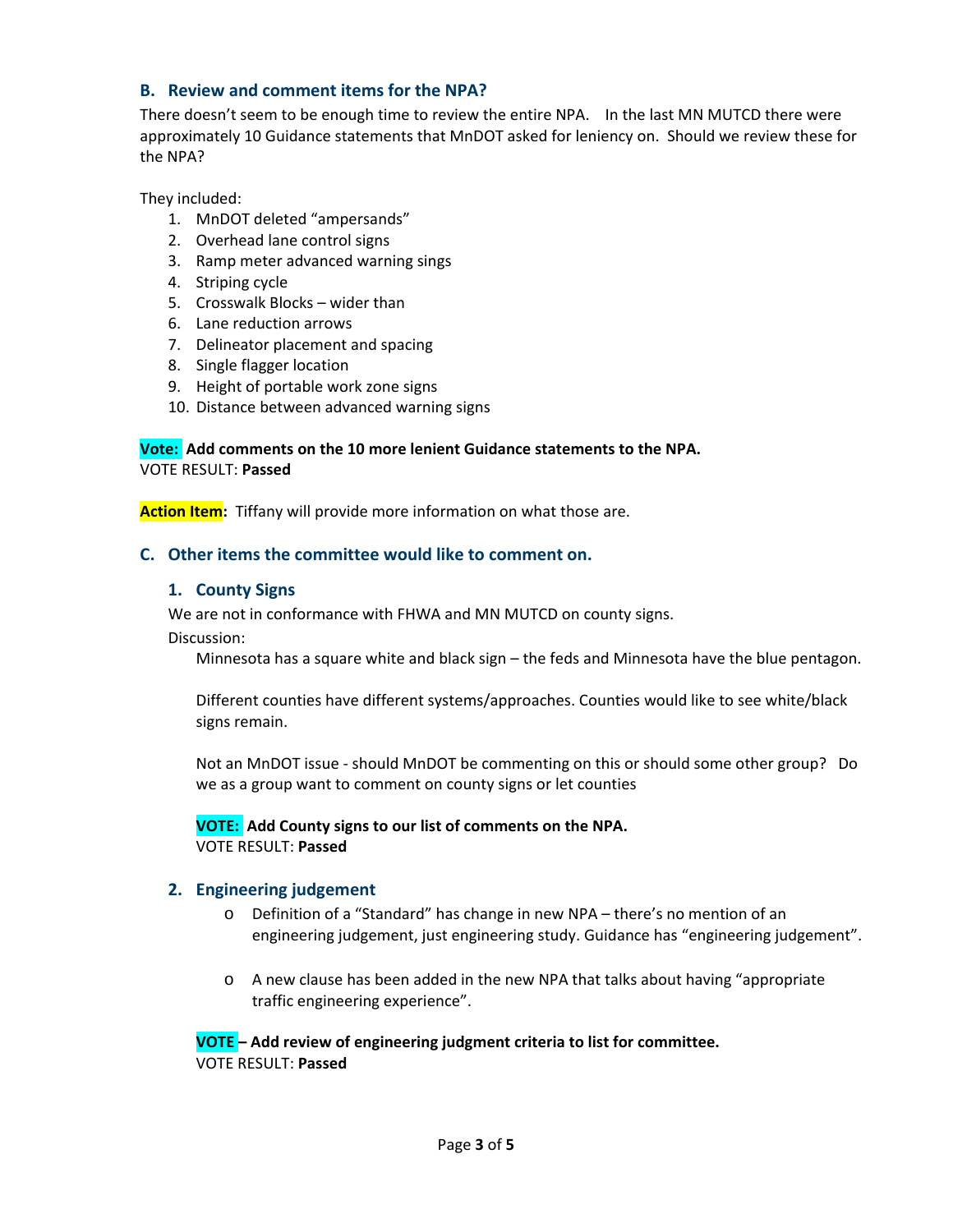#### **3. Chevrons/Curve warning signs:**

The new NPA has some modifications – we should review this. The table appears to have issues - looks like they missed some things. Exceptions for low volume roles has potential for impacts to counties.

**Vote – Add the Chevrons/Curve warning signs section to our list for review.** VOTE RESULT: **Passed**

#### **4. Advance ramp meter signs**

If applied strictly, could be pushed on to local streets.

**Vote – Add advance ramp meter signs to list for review.** VOTE RESULT: **Failed**

#### **5. Trapped lane (through lane into turn lane)**

This was an ongoing concern with the old MUTCD. One cannot use a right lane ends sign in advance of a lane drop – must us the right lane turns right sign. Couldn't use the diamond sign but the warning sign was worthless – seemed like an oversight – maybe this has been fixed in new NPA?

**Action Item:** Joe will review the NPA for this item for discussion at the next meeting.

#### **6. Speed Limit signing**

**Vote –Add Speed Limit Signing to review items.** VOTE Result: Passed

# **7. Discussion of NPA's proposed changes to Section 2B.21 (currently [Section 2B.13\)](http://www.dot.state.mn.us/trafficeng/publ/mutcd/mnmutcd2020/mnmutcd-2b.pdf#page=18) Speed Limit Sign (attached) – Tiffany Kautz**

#### **General Discussion:**

- The proposed is a significant change. This opens it up for cities and others to set speed limits based on other parameters.
- Research that pointed to the  $85<sup>th</sup>$  percentile was done in the 1950s on rural roads. In the 1930s cities could come up with their own limits – using speed traps to increase revenue. This influenced the legislature to assign responsibility to more objectively assign speed limits.
- Uniformity in arriving at speed limit decisions is important. Giving local agencies the ability to establish speed limits on their own creates the potential for inconsistency. A concern is that if it's politically driven it will create a lot of changes in speed limit decisions. Uniformity is critical in arriving at speed limits. Eliminating the  $85<sup>th</sup>$  percentile is not a good practice.
- The proposed guidance is that a speed distribution of free-flowing vehicles be a consideration what's being changed is that if you're in an urbanized location the speed limit does not have to be posted at the 85<sup>th</sup> percentile. It doesn't eliminate 85<sup>th</sup> percentile.
- The proposed language should be based on known information, not a vague term (such as urbanizing). Preference is to use the  $85<sup>th</sup>$  percentile speed:
	- o If 85<sup>th</sup> percentile is >40 mph you then the speed should within 5+ mph of 85<sup>th</sup> percentile.
	- o If 85<sup>th</sup> percentile is equal to or < 40 mph then more flexibility
- Expressway can be hard to pin down.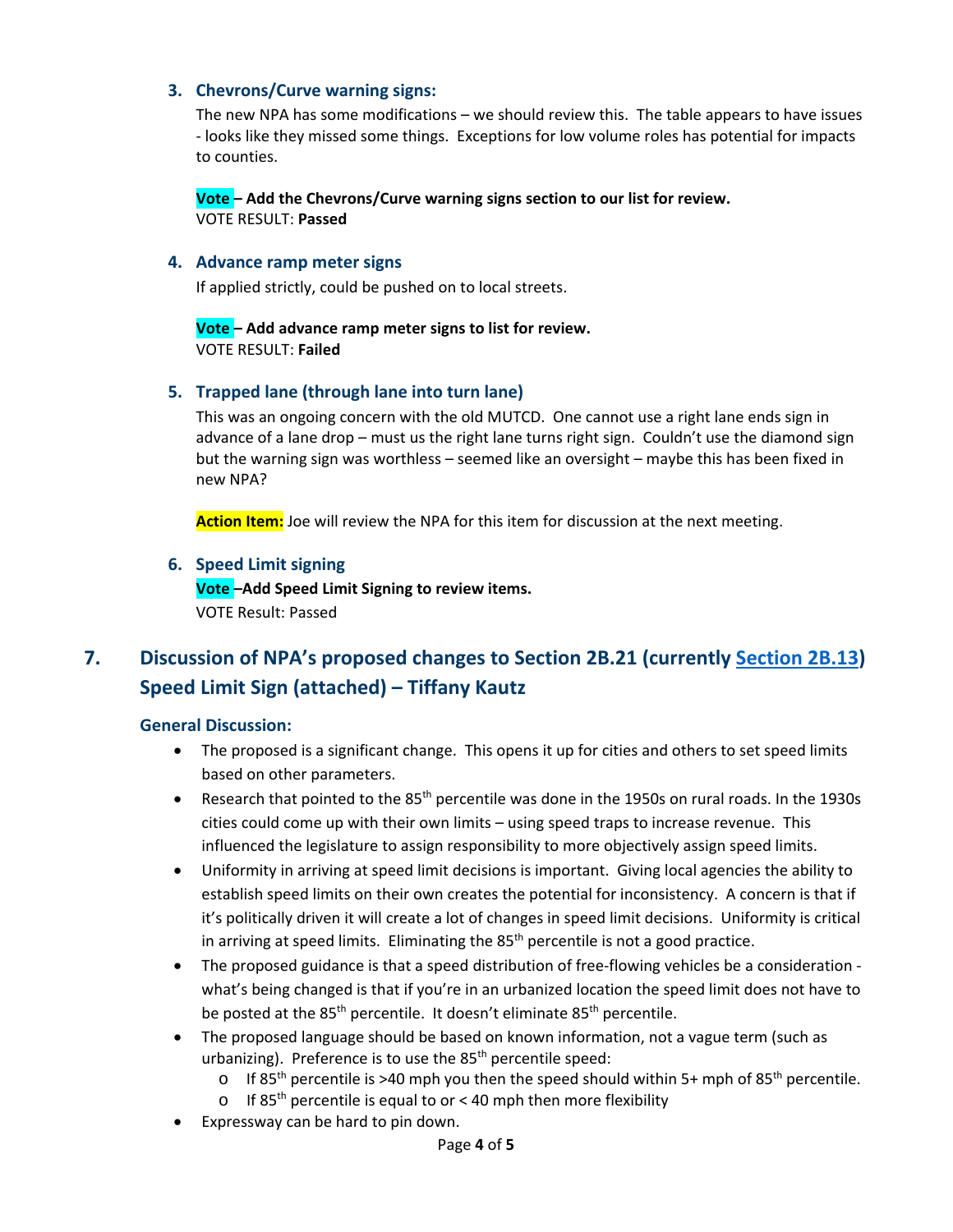- Minnesota doesn't have automated enforcement support. There is a concern that this would be yet another reason to be angry at enforcement; privacy concerns, etc. If we don't use the 85th percentile we can't use automated speed enforcement. Politically difficult.
- A graduated approach that could ultimately have universal automated enforcement. This approach was successful in Washington state. Started with school zones. Next tried it in work zones.

#### **Vote:**

- **1. Provide Comment to proposed NPA, Section 2B.21:** 
	- **VOTE: Line 19 - Remove** *or expressway* **change to "observed 85th percentile speed is 40 mph or greater". Lines 20-23 - Remove** VOTE RESULT: **Passed**
	- **VOTE: Leave section as is.** VOTE RESULT: **Failed**

#### **2. #67 in Preamble, Item 1.**

**VOTE: Support the removal of 85th percentile speed as a consideration in setting speed limits.** VOTE RESULT: **Failed**

#### **3. #67 in Preamble, Item 2.**

**VOTE**: Support the requirement to use an expert system to validate a speed limit. VOTE RESULT: **Failed - Primary concern is the burden it will place on local entities.**

#### **4. #67 in Preamble, Item 3.**

**NO VOTE:** Comments on likely outcomes if one or more of the other recommendations were not implemented in conjunction with the speed-setting recommendation outlined in the report.

**Action Item**: If you have more comments please send to Tiffany.

#### **8. Next Meeting**

**Action Item:** The committee agreed to an additional meeting between now and our regular February meeting. Diane will set this up.

#### **9. Round Robin**

None.

#### **10. Future agenda items:**

#### **Modification to 2D.29 – Tiffany Kautz, Josie Tayse**

Add an exception (to 1<sup>st</sup> Standard, 1<sup>st</sup> paragraph) for signed township route and (maybe) National Forrest routes.

#### **2I.5.1 Public Water Access Signs** – **Tiffany Kautz, Josie Tayse**

Working with DNR to establish guidelines regarding sign placement. Tiffany and Josie talking with DNR about this section.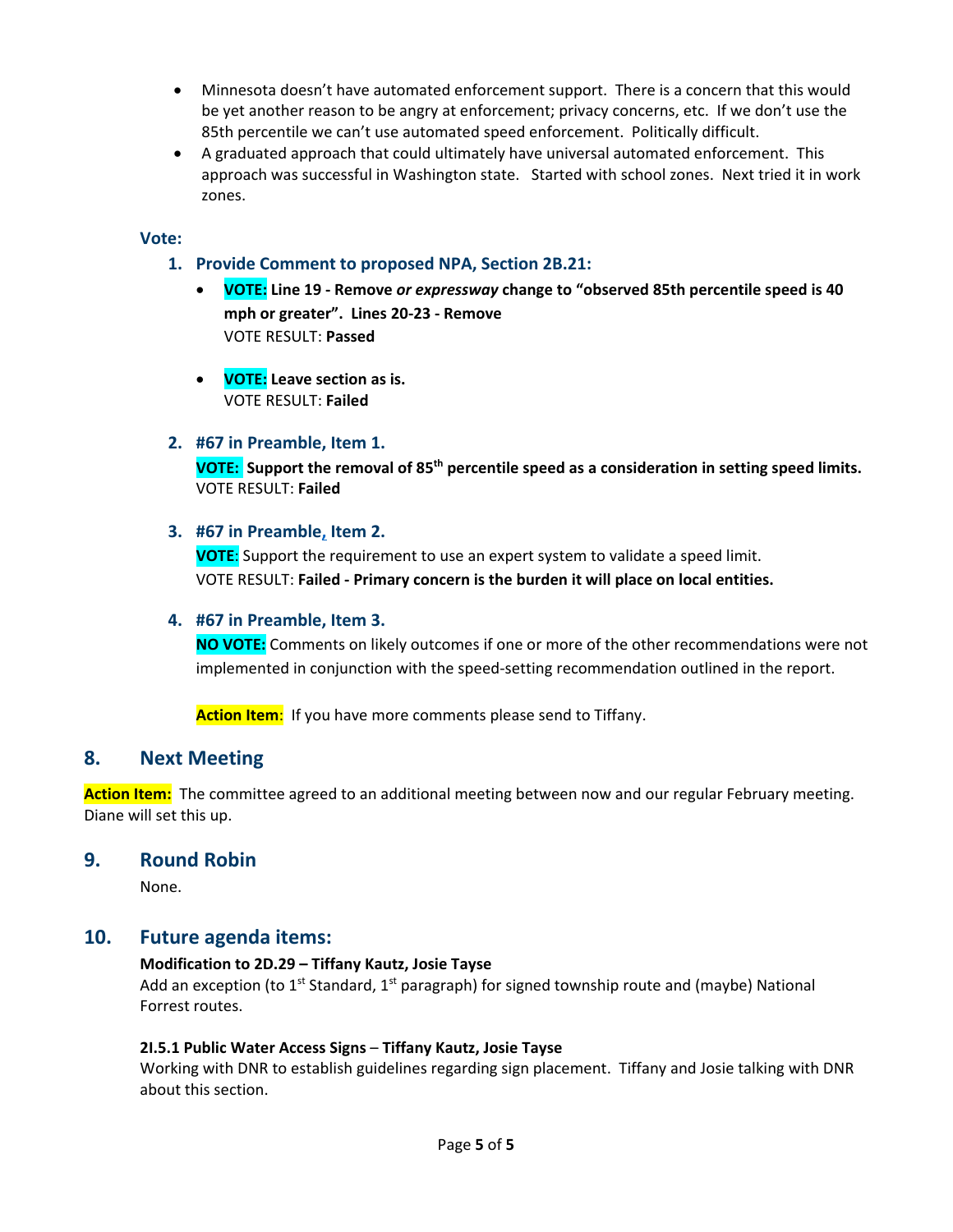and Trail Crossing Signs (R1–6 and R1– 9 Series)'' to reflect the additional proposed Trail Crossing sign. FHWA also proposes to revise existing Standard P3 through P5 to include the proposed new Trail Crossing sign.

FHWA proposes to clarify in Standard P3 that no more than one in-street sign shall be placed in the roadway, on a lane line for a one-way roadway application, or on a median island. FHWA proposes this change to minimize sign proliferation in the roadway and to prevent potential distraction due to an overuse of signs at a single location. FHWA proposes this change as a conforming edit, which would not change the existing underlying requirement, in response to an apparent misinterpretation of the existing provisions as evidenced by a number of technical inquiries and observations of noncompliant field deployments.

FHWA proposes to change existing Option P7 to a Standard and add a new Standard to require that if used, the In-Street or Overhead Pedestrian or Trail Crossing sign shall be used as a supplement to a Pedestrian Crossing  $(W11-2)$  or Trail Crossing  $(W11-15)$ warning sign with a diagonal downward-pointing arrow (W16–7P) plaque at the crosswalk location. FHWA proposes this change to ensure that if an in-street or overhead sign is used, that the appropriate non-vehicular warning sign is in place to ensure uniformity in application at crosswalks. FHWA proposes this change as a conforming edit, which does not change the existing underlying requirement, in response to an apparent misinterpretation of the existing provisions as evidenced by a number of technical inquiries and observations of noncompliant field deployments.

FHWA proposes to add an Option allowing In-Street Pedestrian or Trail Crossing signs to be mounted back to back in the median or on the centerline of an undivided roadway. FHWA proposes this option to minimize the number of in-street obstructions at the crossing.

FHWA also proposes to clarify in Standard P8 that the In-Street Pedestrian or Trail Crossing sign and the Overhead Pedestrian Crossing or Trail sign shall not be used at crosswalks on approaches controlled by a traffic control signal, pedestrian hybrid beacon, or an emergency vehicle hybrid beacon. FHWA proposes this clarification to eliminate conflict between the sign that says STOP or YIELD and a green signal indication on a traffic control signal or hybrid beacon. In concert with this change, FHWA

proposes to add an Option statement permitting the use of the In-Street Pedestrian and Overhead Pedestrian and Trail Crossing sign at intersections or midblock pedestrian crossings with flashing beacons, because flashing beacons do not display a green indication, and therefore the use of this sign would not conflict with the signal indication.

Finally, FHWA proposes to reword existing Option P15 to clarify that both the in-street and overhead mountings of signs may be used together at the same crosswalk.

67. In Section 2B.21 (existing 2B.13) Speed Limit Sign (R2–1), FHWA proposes to reorganize and revise material based on the NTSB's recommendation 18 to review how speed limits are determined. FHWA proposes to move and revise Guidance P10, 12, and 13 and Option P16 to earlier in the section to clarify the factors that should be considered when establishing or reevaluating speed limits within speed zones. FHWA proposes changes to reinforce the stated understanding that other factors, in addition to the 85thpercentile speed, have a role in setting speed limits. FHWA retains reference to 85th-percentile speed as a factor that should be considered, particularly for freeways and expressways, as well as for rural highways, except those in urbanized locations within rural regions. FHWA also retains reference to the setting of speed zones in broad terms, thereby allowing agencies to establish detailed criteria based upon national guidance or based upon research, outside the MUTCD. In addition to providing comment on this proposed change, FHWA also requests comment on the following additional recommendations of the NTSB report: (1) Removal of the 85th-percentile speed as a consideration in setting speed limits regardless of the type of roadway (this recommendation was based in part on the assumption that that the 85thpercentile speed can increase over time as a result of the posted speed limit); and (2) the requirement to use an expert system to validate a speed limit that has been determined through engineering study. Commenters are also requested to address likely outcomes if one or more of the other recommendations in the report, such as increased automated enforcement, were not implemented in conjunction with the speed-setting recommendations outlined in the report.

FHWA also proposes to add Support to this section directing users to FHWA's Engineering Speed Limits web page, which provides information on where to find additional resources on the methods and practices for setting Speed Limits for specific segments of roads as well as tools to assist practitioners, such as USLIMITS2.

FHWA also proposes to change the second sentence of P4 from Standard to Guidance to recommend, rather than require, that additional Speed Limit signs be installed beyond major intersections and at other locations where it is necessary to remind road users of the applicable speed limit. FHWA proposes this change because engineering judgment is involved to determine what constitutes a major intersection.

FHWA also proposes to modify existing paragraph 9 to reference the Reduced Variable Speed Zone (W3–5b) and Truck Speed Zone (W3–5c) signs in conjunction with their addition to Chapter 2C. As part of this change, FHWA also proposes to add an Option for the use of an END VARIABLE SPEED LIMIT (R2–13) sign at the downstream end of a variable speed zone to provide notice to road users of the termination of the zone.

FHWA also proposes, in conjunction with the above, a Standard statement requiring an END TRUCK SPEED LIMIT (R2–14) sign be installed at the downstream end of the zone. This Standard is necessary to ensure that road users receive notice of the termination of a truck speed zone where trucks are allowed to resume the general regulatory speed limit.

In addition, FHWA proposes to revise existing P18 to replace the term ''changeable message sign'' with ''variable speed limit sign'' to reflect the sign type more accurately. FHWA also proposes to add a Standard statement requiring the variable speed limit sign legend ''SPEED LIMIT'' to be a black legend on a white retroreflective background, consistent with the standard legend and background on a Speed Limit sign. FHWA also proposes in this Standard statement to require the variable speed limit legend on a variable speed limit sign to be indicated by white LEDs on an opaque black background. FHWA proposes to add this Standard to clarify the text, as indicated in Official Ruling No. 2(09)–3(I).

Finally, FHWA proposes to delete existing Option P19 and Guidance P20 and add a Support statement referencing Section 2C.14 for provisions for the use of a Vehicle Speed Feedback sign, to group that information in Chapter 2C Warning signs.

<sup>18</sup>NTSB report ''Reducing Speeding-Related Crashes Involving Passenger Vehicles,'' can be viewed at the following internet website: *https:// www.ntsb.gov/safety/safety-studies/Documents/ SS1701.pdf.*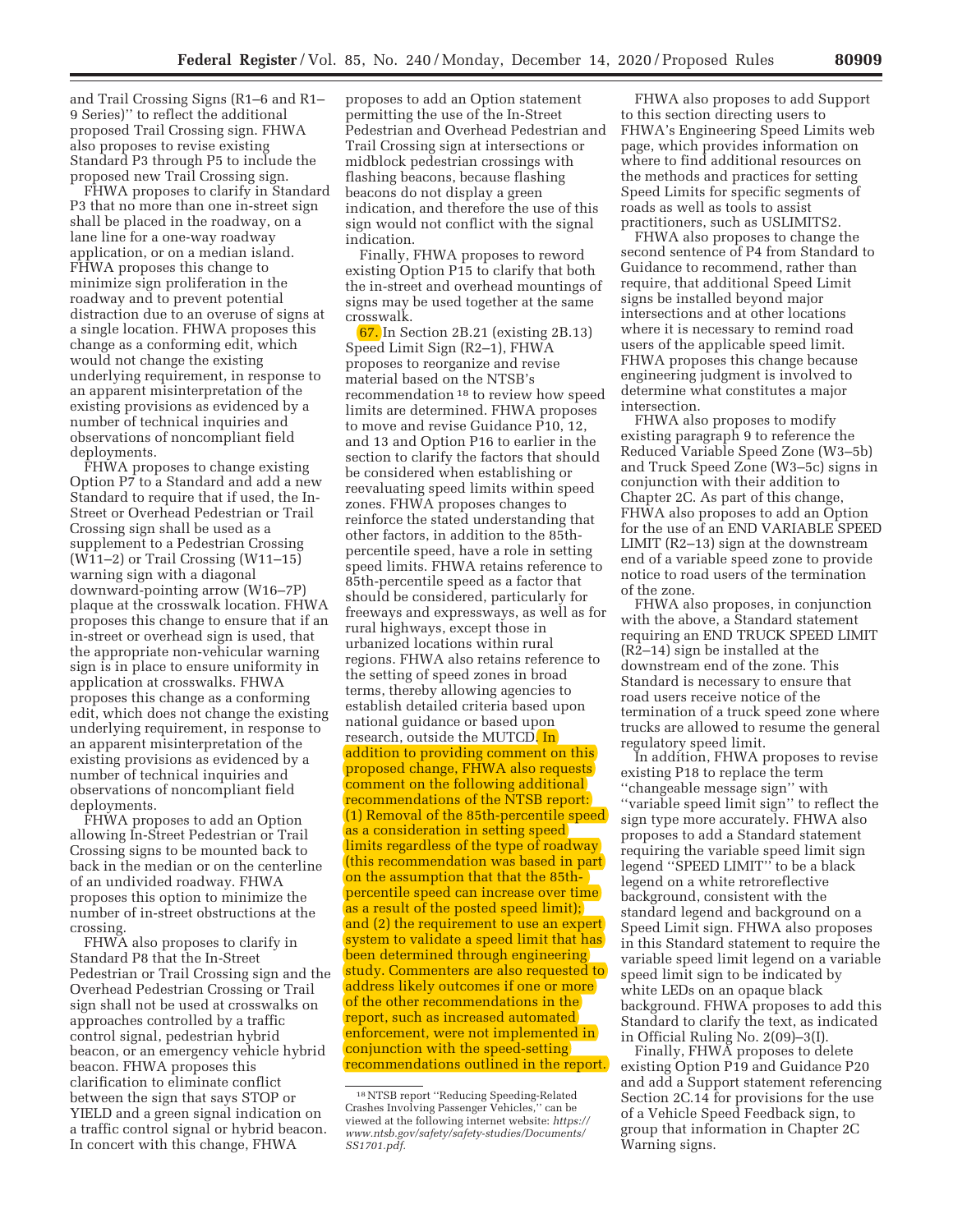| 1              | <b>SPEED LIMIT SIGNS AND PLAQUES</b>                                                                             |
|----------------|------------------------------------------------------------------------------------------------------------------|
| $\overline{2}$ | Section 2B.132B.21 Speed Limit Sign (R2-1)                                                                       |
| 3              | Standard:                                                                                                        |
| $\overline{4}$ | Speed zones (other than statutory speed limits e.g, established by Federal or state law) shall only be           |
| $\mathfrak{S}$ | established on the basis of an engineering study that has been performed in accordance with traffic              |
| 6              | engineering practices. The engineering study shall include an analysis of the current speed distribution-        |
| 7              | of free-flowing vehicles.                                                                                        |
| $8\,$          | Guidance:                                                                                                        |
| 9              | Among the factors that should be considered when establishing or reevaluating speed limits                       |
| 10             | within speed zones are the following: Changed from Option to Guidance and relocated and edited                   |
| 11             | from later in this section                                                                                       |
| 12             | A. Speed distribution of free-flowing vehicles (such as current 85th percentile; the pace; review                |
| 13             | of past speed studies)                                                                                           |
| 14             | <b>B.</b> Reported crash experience for at least a 12-month period                                               |
| 15             | C. Road characteristics (such as lane widths; shoulder condition; grade; alignment; median type;                 |
| 16             | sight distance)                                                                                                  |
| 17             | <b>D. Road context (such as Roadside-poadside development and environment (number of driveways</b>               |
| 18             | <i>land use); functional classification; parking practices; pedestrian activity; bicycle activity).</i>          |
| 19             | When a speed limit within a speed zone is posted on freeways or expressways, it should be within                 |
| 20             | 5 mph of the 85th-percentile speed of free-flowing traffic vehicles.                                             |
| 21             | Except in urbanized locations within rural regions, when a speed limit within a speed zone is                    |
| 22             | posted on a rural highway, it should be within 5 mph of the 85th-percentile speed of free-flowing traffic        |
| 23             | vehicles.                                                                                                        |
| 24             | State and local agencies should conduct engineering studies to reevaluate non-statutory speed                    |
| 25             | limits on segments of their roadways that have undergone significant changes since the last review, (such        |
| 26             | as the addition or elimination of parking or driveways, changes in the number of travel lanes, changes in        |
| 27             | the configuration of bicycle lanes, <i>changes to road geometrics, changes to road context, changes in</i>       |
| 28             | traffic control signal coordination, or significant changes in traffic volumes).                                 |
| 29             | Speed studies for signalized intersection approaches should be taken outside the influence area of               |
| 30             | the traffic control signal, which is generally considered to be approximately $1/2$ mile, to avoid obtaining     |
| 31             | skewed results for the 85th-percentile speed. If the signal spacing is less than 1 mile, the speed study         |
| 32             | should be at approximately the middle of the segment.                                                            |
| 33             | Support:                                                                                                         |
| 34             | In addition to the factors in Paragraph 2, there are other available resources for practitioners that can assist |
| 35             | when establishing or reevaluating speed limits within speed zones. The FHWA's Engineering Speed Limits           |
| 36             | (https://safety.fhwa.dot.gov/speedmgt/eng_spd_lmts/) Web page provides information on resources and tools        |
| 37             | that can be used to help practitioners set speed limits for specific segments of roads.                          |
| 38             | <b>Standard:</b>                                                                                                 |
| 39             | The Speed Limit (R2-1) sign (see Figure 2B-3)-shall display the limit established by law, ordinance,             |
| 40             | regulation, or as adopted by the authorized agency based on the engineering study. The speed limits              |
| 41             | displayed shall be in multiples of 5 mph.                                                                        |
| 42             | Speed Limit (R2-1) signs, indicating speed limits for which posting is required by law, shall be                 |
| 43             | located at the points of change from one speed limit to another.                                                 |
| 44             | At the downstream end of the section to which a speed limit applies, a Speed Limit sign showing the              |
| 45             | next speed limit shall be installed. Additional Speed Limit signs shall be installed beyond major-               |
| 46             | intersections and at other locations where it is necessary to remind road users of the speed limit that is-      |
| 47             | <b>applicable.</b> Last sentence changed to Guidance                                                             |
| 48             | Speed Limit signs indicating the statutory speed limits shall be installed at entrances to the State             |
| 49             | and, where appropriate, at jurisdictional boundaries in urban areas.                                             |
|                |                                                                                                                  |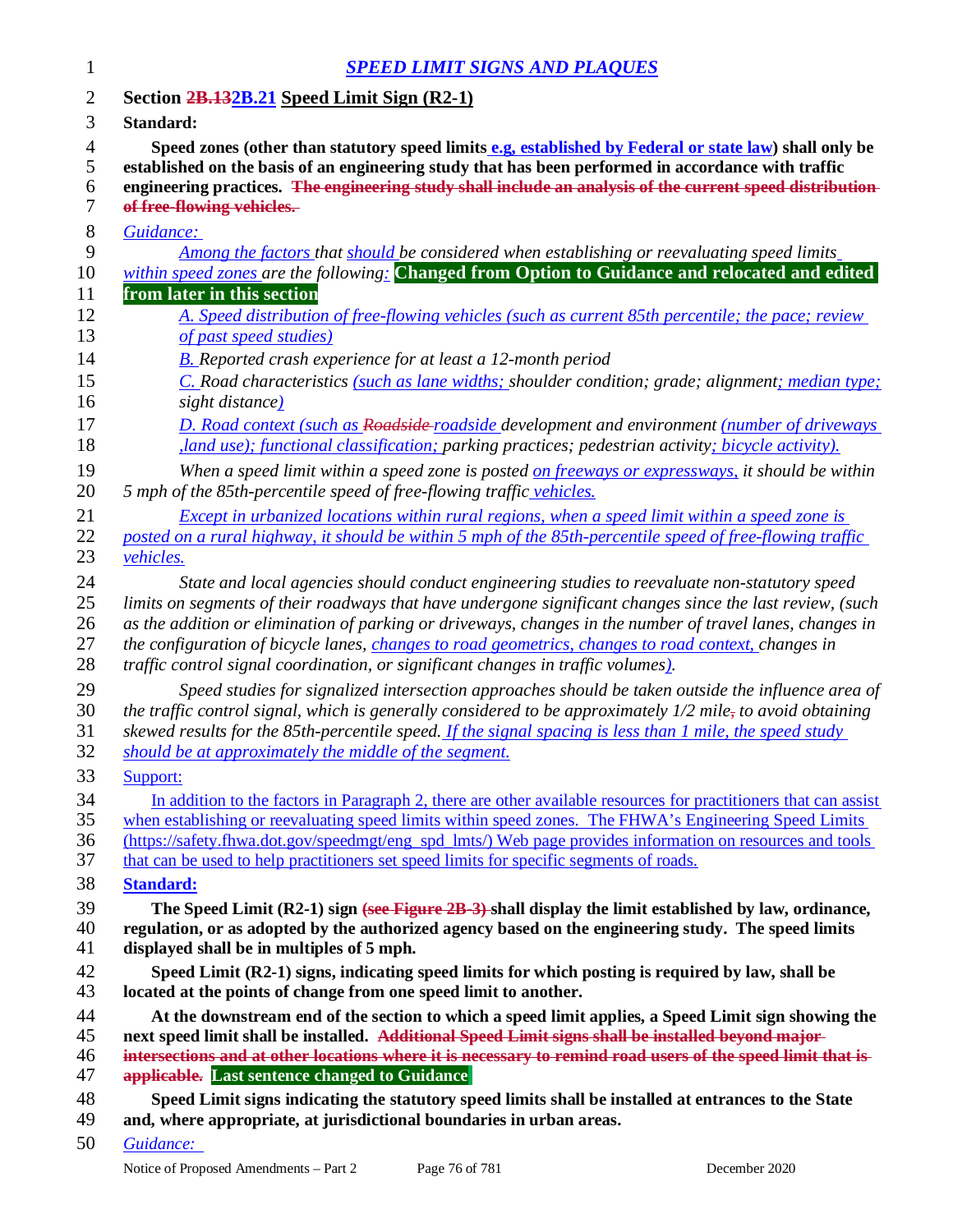| $\mathbf{1}$   | Additional Speed Limit signs should be installed beyond major intersections and at other locations where                                                                                                |
|----------------|---------------------------------------------------------------------------------------------------------------------------------------------------------------------------------------------------------|
| $\mathbf{2}$   | it is necessary to remind road users of the speed limit that is applicable. Relocated and changed to                                                                                                    |
| 3              | <b>Guidance</b>                                                                                                                                                                                         |
| $\overline{4}$ | Support:                                                                                                                                                                                                |
| 5              | In general, the maximum speed limits applicable to rural and urban roads are established:                                                                                                               |
| 6<br>7         | A. Statutorily – a maximum speed limit applicable to a particular class of road, such as freeways or city<br>streets, that is established by State law; or                                              |
| 8              | B. As altered speed zones – based on engineering studies.                                                                                                                                               |
| 9<br>10        | State statutory limits might restrict the maximum speed limit that can be established on a particular road,<br>notwithstanding what an engineering study might indicate.                                |
| 11             | The "Traffic Control Devices Handbook" contains suggested criteria on the spacing of speed limit signs.                                                                                                 |
| 12             | Option:                                                                                                                                                                                                 |
| 13             | If a jurisdiction has a policy of installing Speed Limit signs in accordance with statutory requirements                                                                                                |
| 14             | only on the streets that enter a city, neighborhood, or residential area to indicate the speed limit that is                                                                                            |
| 15             | applicable to the entire city, neighborhood, or residential area unless otherwise posted, a CITYWIDE (R2-                                                                                               |
| 16             | 5aP), NEIGHBORHOOD (R2-5bP), or RESIDENTIAL (R2-5cP) plaque may be mounted above the Speed                                                                                                              |
| 17             | Limit sign and an UNLESS OTHERWISE POSTED (R2-5P) plaque may be mounted below the Speed Limit                                                                                                           |
| 18             | sign (see Figure 2B-3).                                                                                                                                                                                 |
| 19             | Guidance:                                                                                                                                                                                               |
| 20             | A Reduced Speed Limit (W3-5 or W3-5a), Variable Speed Zone (W3-5b), or Truck Speed Zone (W3-5c)                                                                                                         |
| 21             | Ahead (W3 5 or W3 5a) sign (see Section 2C.3841) should be used to inform road users of a reduced speed                                                                                                 |
| 22<br>23       | zone where the speed limit is being reduced by more than 10 mph, or where engineering judgment indicates<br>the need for advance notice to comply with the posted speed limit ahead.                    |
| 24             | Option:                                                                                                                                                                                                 |
| 25             | If a W3-5b sign is posted to provide notice of a variable speed zone, an END VARIABLE SPEED                                                                                                             |
| 26             | LIMIT (R2-13) sign (see Figure 2B-3) may be installed at the downstream end of the zone to provide notice to                                                                                            |
| 27             | road users of the termination of the speed zone.                                                                                                                                                        |
| 28             | <b>Standard:</b>                                                                                                                                                                                        |
| 29<br>30       | If a W3-5c sign is posted to provide notice of a truck speed zone, an END TRUCK SPEED LIMIT<br>(R2-14) sign (see Figure 2B-3) shall be installed at the downstream end of the zone to provide notice to |
| 31             | road users of the termination of the speed zone.                                                                                                                                                        |
| 32             | States and local agencies should conduct engineering studies to reevaluate non-statutory speed limits on-                                                                                               |
| 33             | segments of their roadways that have undergone significant changes since the last review, such as the                                                                                                   |
| 34             | addition or elimination of parking or driveways, changes in the number of travel lanes, changes in the                                                                                                  |
| 35             | configuration of bicycle lanes, changes in traffic control signal coordination, or significant changes in traffic-                                                                                      |
| 36             | volumes. Moved to earlier in this section.                                                                                                                                                              |
| 37             | No more than three speed limits should be displayed on any one Speed Limit sign or assembly. Moved to                                                                                                   |
| 38             | later in this section                                                                                                                                                                                   |
| 39             | When a speed limit within a speed zone is posted, it should be within 5 mph of the 85 <sup>th</sup> -percentile speed of                                                                                |
| 40             | <i>free flowing traffic</i> . Moved to earlier in this section                                                                                                                                          |
| 41             | Speed studies for signalized intersection approaches should be taken outside the influence area of the                                                                                                  |
| 42             | traffic control signal, which is generally considered to be approximately 1/2 mile, to avoid obtaining skewed-                                                                                          |
| 43             | results for the 85 <sup>th</sup> -percentile speed. Moved to earlier in this section                                                                                                                    |
| 44             | Support:                                                                                                                                                                                                |
| 45             | Advance warning signs and other traffic control devices to attract the motorist's attention to a signalized-                                                                                            |
| 46             | intersection are usually more effective than a reduced speed limit zone. Moved to later in this section                                                                                                 |
| 47             | Guidance:                                                                                                                                                                                               |
| 48             | An advisory speed plaque (see Section 2C.0859) mounted below a warning sign should be used to warn                                                                                                      |
| 49             | road users of an advisory speed for a roadway condition. A Speed Limit sign should not be used for this                                                                                                 |
| 50             | situation.                                                                                                                                                                                              |
|                |                                                                                                                                                                                                         |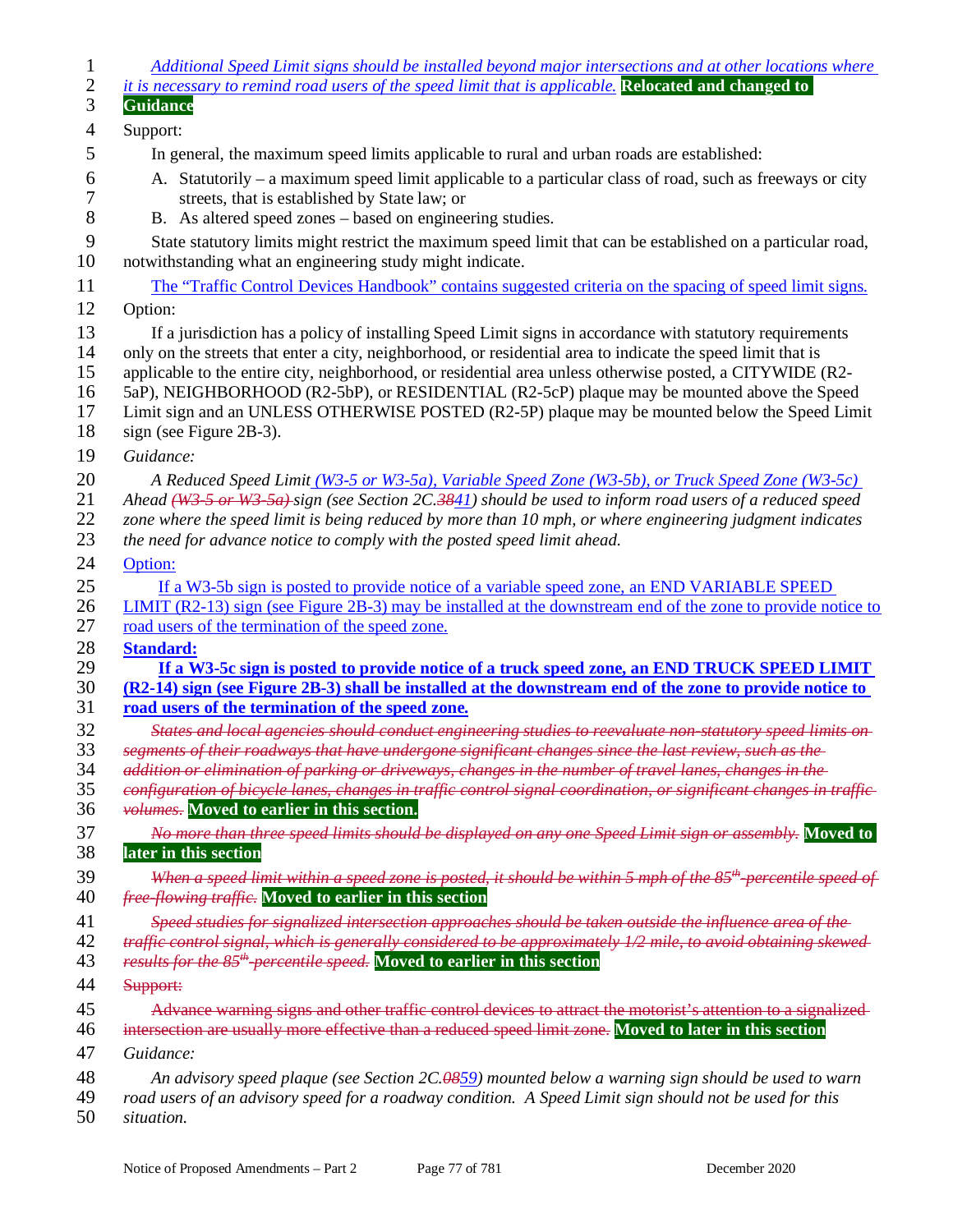| 1<br>$\overline{c}$<br>3<br>$\overline{4}$ | Advance traffic control warning signs (see Section 2C.36), advance intersection warning signs (see<br>Section 2C.46), and/or other traffic control devices to attract motorists' attention are appropriate warning<br>prior to a signalized intersection are usually more effective than a reduced speed zone. A speed limit should<br>not be used for this purpose. Changed from Support to Guidance and moved and revised from earlier in |
|--------------------------------------------|---------------------------------------------------------------------------------------------------------------------------------------------------------------------------------------------------------------------------------------------------------------------------------------------------------------------------------------------------------------------------------------------------------------------------------------------|
| 5                                          | this Section                                                                                                                                                                                                                                                                                                                                                                                                                                |
| 6                                          | Option:                                                                                                                                                                                                                                                                                                                                                                                                                                     |
| 7                                          | Other factors that may be considered when establishing or reevaluating speed limits are the following:                                                                                                                                                                                                                                                                                                                                      |
| 8<br>9                                     | A. Road characteristics, shoulder condition, grade, alignment, and sight distance; Moved to earlier in<br>this section                                                                                                                                                                                                                                                                                                                      |
| 10                                         | <b>B.</b> The pace;                                                                                                                                                                                                                                                                                                                                                                                                                         |
| 11                                         | C. Roadside development and environment;                                                                                                                                                                                                                                                                                                                                                                                                    |
| 12                                         | D. Parking practices and pedestrian activity; and                                                                                                                                                                                                                                                                                                                                                                                           |
| 13                                         | E. Reported crash experience for at least a 12-month period.                                                                                                                                                                                                                                                                                                                                                                                |
| 14<br>15<br>16                             | Two types of Speed Limit signs may be used: one to designate passenger car speeds, including any<br>nighttime information or minimum speed limit that might apply; and the other to show any special speed<br>limits for trucks and other vehicles.                                                                                                                                                                                         |
| 17                                         | Guidance:                                                                                                                                                                                                                                                                                                                                                                                                                                   |
| 18<br>19<br>20                             | No more than three speed limits should be displayed on any one Speed Limit sign or assembly. Moved<br>from earlier in this section<br>Option:                                                                                                                                                                                                                                                                                               |
| 21                                         |                                                                                                                                                                                                                                                                                                                                                                                                                                             |
| 22<br>23                                   | A changeable message sign variable speed limit sign that changes the speed limit for traffic and ambient<br>conditions may be installed provided that the appropriate speed limit is displayed at the proper times and<br>locations in accordance with paragraphs 3, 4, and 6 of this section.                                                                                                                                              |
| 24                                         | <b>Standard:</b>                                                                                                                                                                                                                                                                                                                                                                                                                            |
| 25                                         | The variable speed limit sign legend "SPEED LIMIT" shall be a black legend on a white                                                                                                                                                                                                                                                                                                                                                       |
| 26                                         | retroreflective background.                                                                                                                                                                                                                                                                                                                                                                                                                 |
| 27                                         | The variable speed limit legend shall be displayed in white LEDs on an opaque black                                                                                                                                                                                                                                                                                                                                                         |
| 28                                         | background.                                                                                                                                                                                                                                                                                                                                                                                                                                 |
| 29                                         | Option:                                                                                                                                                                                                                                                                                                                                                                                                                                     |
| 30<br>31                                   | A changeable message sign that displays to approaching drivers the speed at which they are traveling<br>may be installed in conjunction with a Speed Limit sign.                                                                                                                                                                                                                                                                            |
| 32                                         | Guidance:                                                                                                                                                                                                                                                                                                                                                                                                                                   |
| 33<br>34<br>35                             | If a changeable message sign displaying approach speeds is installed, the legend YOUR SPEED XX MPH<br>or such similar legend should be displayed. The color of the changeable message legend should be a yellow-<br>legend on a black background or the reverse of these colors.                                                                                                                                                            |
| 36                                         | Support:                                                                                                                                                                                                                                                                                                                                                                                                                                    |
| 37                                         | See Section 2C.14 for the provisions for the use of a Vehicle Speed Feedback plaque mounted below a                                                                                                                                                                                                                                                                                                                                         |
| 38                                         | Speed Limit Sign that displays to approaching drivers the speed at which they are traveling.                                                                                                                                                                                                                                                                                                                                                |
| 39                                         | Advisory Speed signs and plaques are discussed in Sections 2C.0859 and 2C.1412. Temporary Traffic                                                                                                                                                                                                                                                                                                                                           |
| 40                                         | Control Zone Speed signs are discussed in Part 6. The WORK ZONE (G20-5aP) plaque intended for                                                                                                                                                                                                                                                                                                                                               |
| 41                                         | installation above a Speed Limit sign is discussed in Section 6F.126G.08. School Speed Limit signs are                                                                                                                                                                                                                                                                                                                                      |
| 42                                         | discussed in Section 7B.1505.                                                                                                                                                                                                                                                                                                                                                                                                               |
| 43                                         | <b>Figure 2B-3. Speed Limit and Photo Enforcement</b>                                                                                                                                                                                                                                                                                                                                                                                       |
| 44                                         | Section 2B.142B.22 <del>Truck Vehicle</del> Speed Limit Plaques (R2-2P Series)                                                                                                                                                                                                                                                                                                                                                              |
| 45                                         | Standard:                                                                                                                                                                                                                                                                                                                                                                                                                                   |
| 46                                         | Where a special speed limit applies to trucks or othercertain classes of vehicles, the legend-                                                                                                                                                                                                                                                                                                                                              |
| 47                                         | TRUCKS XX (R2-2P) plaque, BUSES XX (R2-2aP) plaque, TRUCKS BUSES XX (R2-2bP) plaque, or                                                                                                                                                                                                                                                                                                                                                     |
| 48                                         | VEHICLES OVER X TONS XX (R2-2cP) plaque or such similar legend-shall be displayed below the                                                                                                                                                                                                                                                                                                                                                 |
| 49                                         | legend Speed Limit (R2-1)SPEED LIMIT XX on the same sign or on a separate R2-2P plaque (see-                                                                                                                                                                                                                                                                                                                                                |
| 50                                         | Figure 2B-3) below the standard legend, except as provided in Paragraph 2 of this Section.                                                                                                                                                                                                                                                                                                                                                  |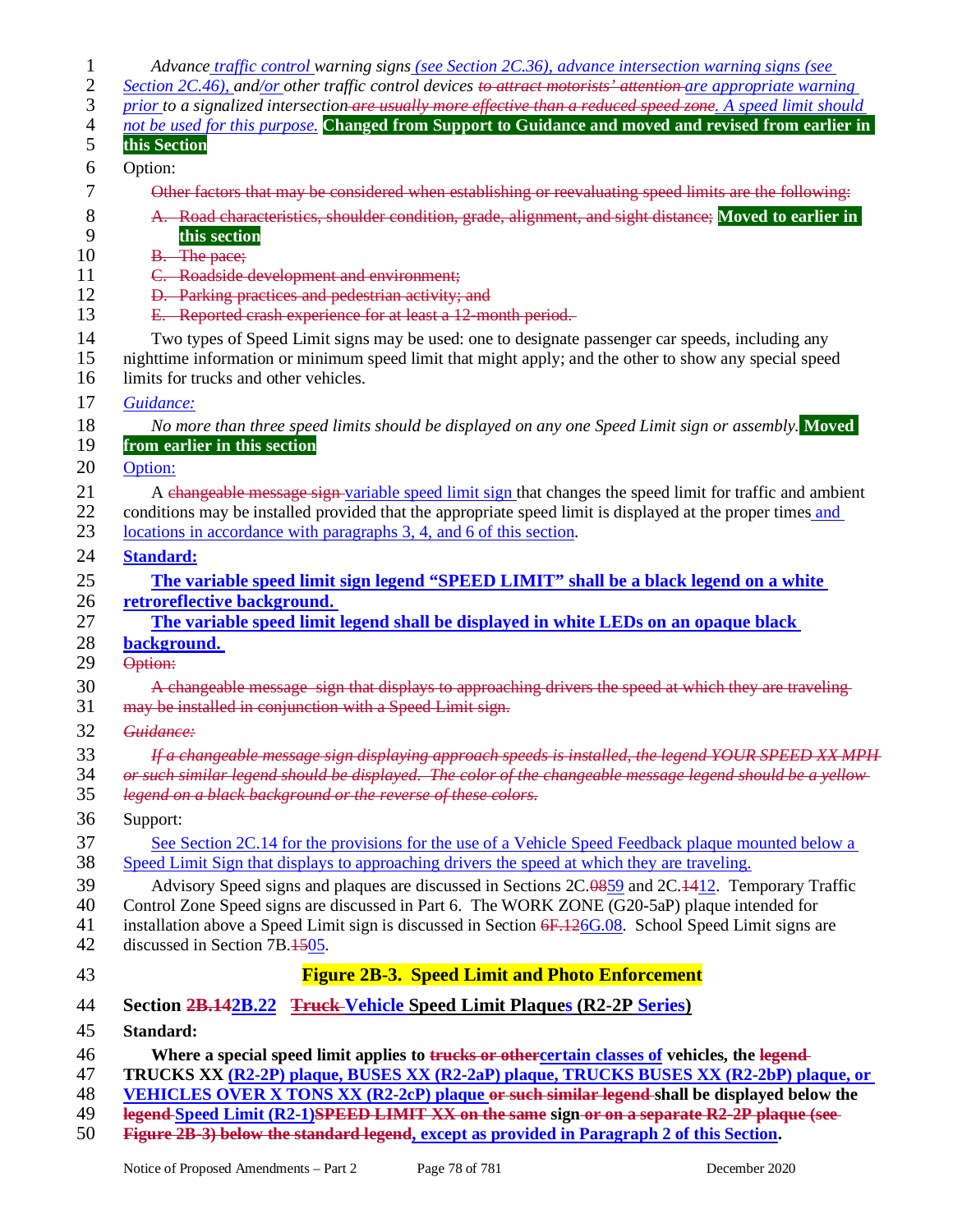| 1                    | Option:                                                                                                                                                                                                                                       |
|----------------------|-----------------------------------------------------------------------------------------------------------------------------------------------------------------------------------------------------------------------------------------------|
| $\overline{c}$       | The legend of a Vehicle Speed Limit (R2-2P series) plaque may be combined in a single sign and                                                                                                                                                |
| 3                    | displayed below the SPEED LIMIT XX legend, similar to the Combined Maximum and Minimum Speed                                                                                                                                                  |
| $\overline{4}$       | Limits $(R2-4a)$ sign (see Section 2B.25).                                                                                                                                                                                                    |
| 5                    | A different vehicle class legend may be substituted on the R2-2P series plaque-for other classes of                                                                                                                                           |
| 6                    | vehicles not included in Paragraph 1 of this Section.                                                                                                                                                                                         |
| 7                    | Section 2B.152B.23 Night Speed Limit Plaque (R2-3P)                                                                                                                                                                                           |
| 8                    | Standard:                                                                                                                                                                                                                                     |
| 9                    | Where different speed limits are prescribed for day and night, both limits shall be posted.                                                                                                                                                   |
| 10                   | Guidance:                                                                                                                                                                                                                                     |
| 11                   | A Night Speed Limit (R2-3P) plaque (see Figure 2B-3) should be reversed using a white retroreflectorized                                                                                                                                      |
| 12                   | retroreflective legend and border on a black background.                                                                                                                                                                                      |
| 13                   | Option:                                                                                                                                                                                                                                       |
| 14                   | A Night Speed Limit plaque may be combined with or installed below the standard Speed Limit (R2-1)                                                                                                                                            |
| 15                   | sign.                                                                                                                                                                                                                                         |
| 16                   | Minimum Speed Limit Plaque (R2-4P) and Combined Maximum and<br><b>Section 2B.162B.24</b>                                                                                                                                                      |
| 17                   | <b>Minimum Speed Limits (R2-4a) Sign</b>                                                                                                                                                                                                      |
| 18                   | Standard:                                                                                                                                                                                                                                     |
| 19                   |                                                                                                                                                                                                                                               |
| 20                   | A Minimum Speed Limit (R2-4P) plaque (see Figure 2B-3) shall be displayed only in combination<br>with a Speed Limit sign. Where used, the R2-4P plaque shall be mounted below a Speed Limit (R2-1)                                            |
| 21                   | sign.                                                                                                                                                                                                                                         |
| 22                   | Option:                                                                                                                                                                                                                                       |
| 23                   | Where engineering judgment determines that slow speeds on a highway might impede the normal and                                                                                                                                               |
| 24                   | reasonable movement of traffic, the Minimum Speed Limit plaque may be installed below a Speed Limit (R2-                                                                                                                                      |
| 25                   | 1) sign to indicate the minimum legal speed. If desiredIn lieu of a sign assembly with the R2-1 sign and R2-                                                                                                                                  |
| 26                   | 4P plaque, the Combined Maximum and Minimum Speed Limits (R2-4a) sign may be used and the Minimum                                                                                                                                             |
| 27                   | Speed Limit plaque may be combined on the R2-4a sign (see Figure 2B-3).                                                                                                                                                                       |
| 28                   | Section 2B.172B.25 Higher Fines Signs and Plaque (R2-6P, R2-10, and R2-11)                                                                                                                                                                    |
| 29                   | <b>Standard</b> Guidance:                                                                                                                                                                                                                     |
| 30                   | If increased fines are imposed for traffic violations within a designated zone of a roadway, a BEGIN                                                                                                                                          |
| 31                   | HIGHER FINES ZONE (R2-10) sign (see Figure 2B-3) or a FINES HIGHER (R2-6P) plaque (see Figure 2B-                                                                                                                                             |
| 32                   | 3) shall should be used to provide notice to road users. If used, the FINES HIGHER plaque shall be                                                                                                                                            |
| 33                   | mounted below an applicable regulatory or warning sign in a temporary traffic control zone, a school-                                                                                                                                         |
| 34                   | zone, or other applicable designated zone. Last sentence retained as Standard and moved to later in                                                                                                                                           |
| 35                   | this section                                                                                                                                                                                                                                  |
| 36<br>37             | If an R2-10 sign or an R2-6P plaque is posted to provide notice of increased fines for traffic violations, an<br>END HIGHER FINES ZONE $(R2-11)$ sign $\left\{\text{see Figure 2B-3}\right\}$ shall-should be installed at the downstream end |
| 38                   | of the zone to provide notice to road users of the termination of the increased fines zone.                                                                                                                                                   |
| 39                   | Guidance:                                                                                                                                                                                                                                     |
| 40                   | If used, iThe BEGIN HIGHER FINES ZONE sign or FINES HIGHER plaque should be located at the                                                                                                                                                    |
| 41                   | beginning of the temporary traffic control zone, school zone, or other applicable designated zone and just                                                                                                                                    |
| 42                   | beyond any interchanges, major intersections, or other major traffic generators.                                                                                                                                                              |
| 43                   | Agencies should limit the use of the Higher Fines signs and plaque to locations where work is actually                                                                                                                                        |
| 44                   | underway, or to locations where the roadway, shoulder, or other conditions, including the presence of a                                                                                                                                       |
| 45                   | school zone and/or a reduced school speed limit zone, require a speed reduction or extra caution on the part                                                                                                                                  |
| 46                   | of the road user. This paragraph was moved up from later in the section in order to group all Guidance                                                                                                                                        |
| 47<br>$\overline{A}$ | paragraphs together                                                                                                                                                                                                                           |
|                      | $C$ tondond.                                                                                                                                                                                                                                  |